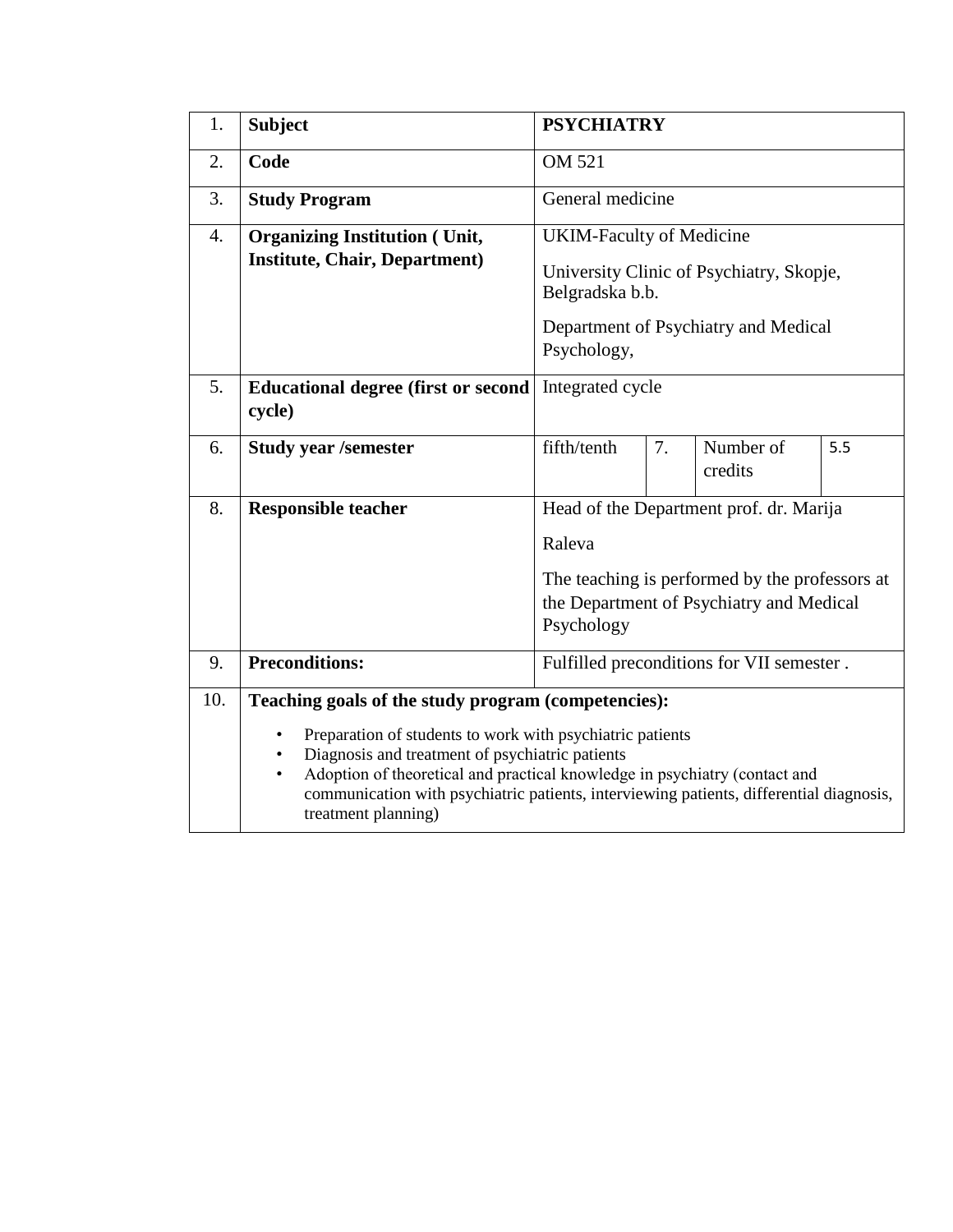|  | 11.   Contents of the study program: |
|--|--------------------------------------|
|--|--------------------------------------|

## **Theoretical course**:**:**

• General psychopathology (disorders of psychological functions of consciousness, sensations and perceptions, emotions and affects, attention, thought process, delusions/illusions/hallucination, memory function, will and drives, cognitive functioning) ;

- Developmental stages and developmental disorders (speech and language disorders , learning disorders, pervasive disorders, mixed developmental disorders , attention deficit Hyperactivity Disorder)
- Intellectual disability
- Personality disorders
- Anxiety disorders and stress disorders (Generalized anxiety disorder, Dissociative disorder, Somatoform disorder, Phobic disorder, Obsessive – compulsive disorder, Posttraumatic stress disorder)
- Psychosis (Schizophrenia spectrum, clinical presentation, differential diagnosis and treatment ) ;
- Affective spectrum (Recurrent depressive disorder, Bipolar disorder clinical presentation, differential diagnosis and treatment)
- Persistent delusional disorders
- Organic brain syndromes (acute brain disorders, chronic brain disorders)
- Eating disorders
- Substance abuse disorders and comorbidity ( alcohol abuse, illegal drug abuse)
- Treatment approach in psychiatry
- - psychotherapy, psychotherapeutic approaches and techniques,
- - psycho-pharmacotherapy **Practical course:**

**Communication with psychiatric patients (taking medical history, ps**ychiatric status, Identification of the leading symptoms, Psychological evaluation , Differential diagnosing, Treatment approaches **in:** 

- **Disorders in childhood and adolescence**
- Anxiety diorders
- Psychotic diorders
- Disorders in involutive period

|     | Diagnostic methods in psychiatry (Psychological exploration, Neuro-immiging techniques,<br>EEG)<br>Treatment approaches in psychiatry (psychotherapy and pharmacotherapy)<br>٠ |      |                                                                 |                      |                       |  |  |
|-----|--------------------------------------------------------------------------------------------------------------------------------------------------------------------------------|------|-----------------------------------------------------------------|----------------------|-----------------------|--|--|
| 12. | Methods of studying: Interactive lectures, seminars, exercises                                                                                                                 |      |                                                                 |                      |                       |  |  |
| 13. | Total no. of hours:                                                                                                                                                            |      |                                                                 | $\ldots$ 90 hours    |                       |  |  |
| 14. | Distribution of the available time                                                                                                                                             |      |                                                                 |                      |                       |  |  |
| 15. | <b>Type of educational</b><br>activity                                                                                                                                         | 15.1 | course                                                          | Lectures-theoretical | $\therefore$ 40 hours |  |  |
|     |                                                                                                                                                                                | 15.2 | Practicals (laboratory,<br>clinical),<br>seminars, team<br>work |                      | $\ldots 50$ hours     |  |  |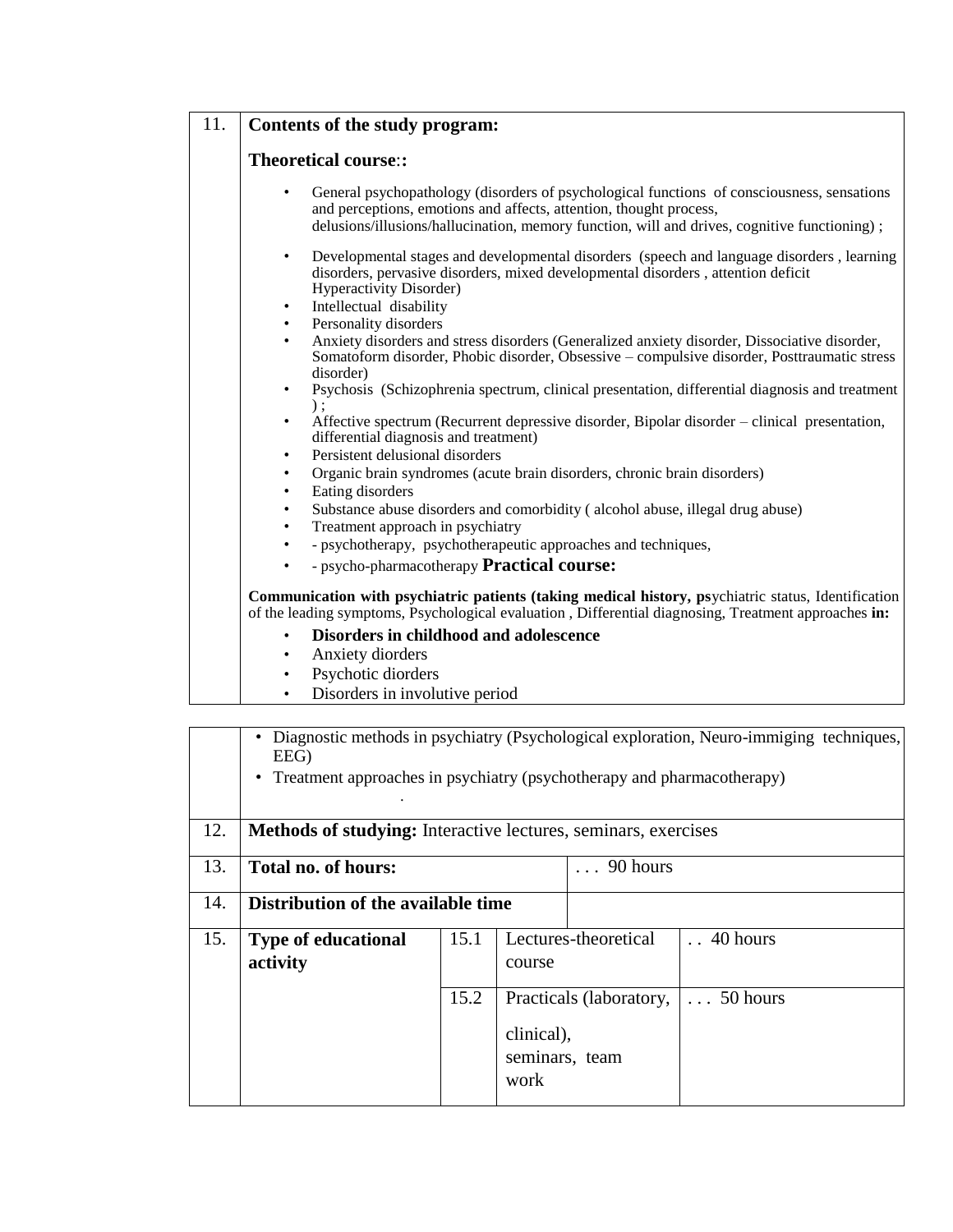| 16. | Other types of<br>activities                                                      |                                 | 16.1             | Project assignments | $\ldots$ hours |                              |
|-----|-----------------------------------------------------------------------------------|---------------------------------|------------------|---------------------|----------------|------------------------------|
|     |                                                                                   |                                 | 16.2             | Individual tasks    | $\ldots$ hours |                              |
|     |                                                                                   |                                 | 16.3             | Home studying       | hours          |                              |
| 17. | points                                                                            | <b>Assessment of knowledge:</b> |                  |                     |                |                              |
|     | 17.1<br><b>Tests</b>                                                              |                                 |                  |                     |                | min.-max.                    |
|     | Final exam<br>17.2<br>Seminar work/project<br>(presentation: written<br>and oral) |                                 |                  | 3 Continuous tests  |                | total points                 |
|     |                                                                                   |                                 |                  | Test 1              |                | $16 - 30$ points             |
|     |                                                                                   |                                 |                  |                     |                |                              |
|     |                                                                                   |                                 |                  | Subject:            |                |                              |
|     |                                                                                   |                                 |                  |                     |                | min.-max.                    |
|     |                                                                                   |                                 |                  | Practical exam      |                | $12-20$ points               |
|     |                                                                                   |                                 |                  | Oral exam           |                | $22-40$ points               |
|     |                                                                                   |                                 |                  | Seminar works       |                | min.-max.<br>$\ldots$ points |
|     | 17.3                                                                              | Active participation            |                  | Theoretical course  |                | min.-max.<br>points 1-3      |
|     |                                                                                   |                                 |                  | Practical course    |                | points 4-7                   |
| 18. | Knowledge assessment<br>criteria:<br>(points/grade)                               |                                 |                  | up to 59 points     |                | $5$ (five) F                 |
|     |                                                                                   |                                 |                  | 60 to 68 points     |                | $6$ (six) E                  |
|     |                                                                                   |                                 |                  | 69 to 76 points     |                | 7 (seven) D                  |
|     |                                                                                   |                                 |                  | 77 to 84 points     |                | 8 (eight) C                  |
|     |                                                                                   |                                 |                  | 85 to 92 points     |                | 9 (nine) B                   |
|     |                                                                                   |                                 | 93 to 100 points |                     | $10$ (ten) A   |                              |